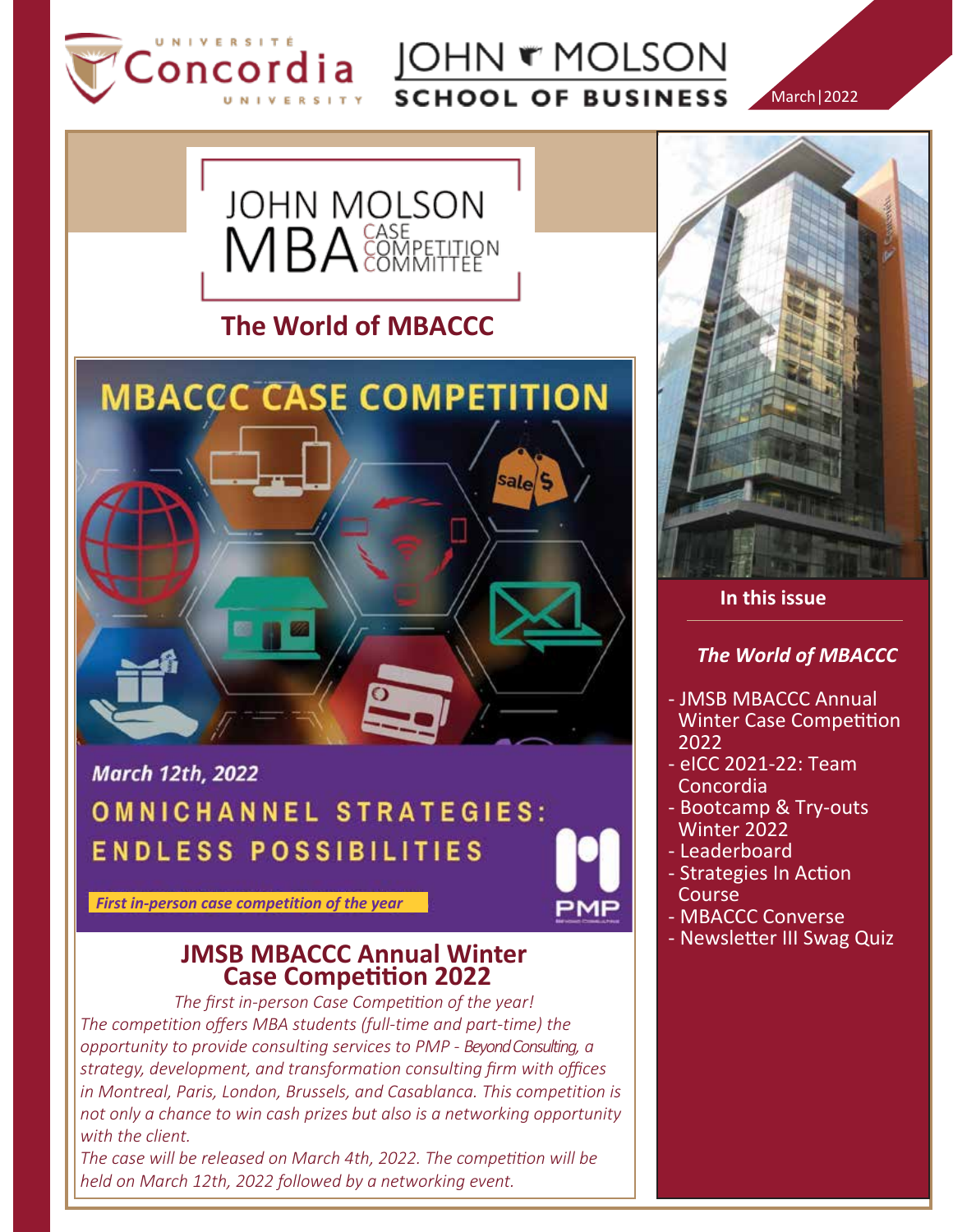

### **eICC 2021-22: Team Concordia** *Clash of the Case Competition Titans!*

*JMSB's International Case Competition has the prestige of being the largest MBA case competition in the world that witnessed the participation of 30 universities from around the globe encompassing continents North America, Europe, Africa, and Asia in 2022. Competitors faced five complex business cases from vastly different industries. The fight for the prestigious Concordia cup constituted exemplary performances from the teams which were judged on their strategy, clarity of content, presentation skills, and ability to defend their recommendations amongst many other criteria.*



*The Concordia team constituted of Alex Wells, Bethea Clarke, Patrick Boire-Schwab, and Julien Abdo coached by Prof. Tim Field, Cedrin Law, and Matt Beck. All the team members were a part of the Strategies in Action class (MBA 659). They were selected for eICC 2022 based on their performance in the class. The team continued their coaching after the Strategies in Action class ended in October. The MBACCC supported the team by providing coaching sessions every week for two months with Tim, Cedrin, and Matt. The team attempted to solve the most difficult and complex cases during these training sessions followed by tough Q&A sessions.* 

### The JMSB eICC 2021-22 Team

*The team worked very hard and practiced vigorously. The team solved 11 such cases from October till December before the preliminary round of the competition in December 2021. This preliminary round consisted of a research case. Teams recorded their video presentation and sent it to the eICC judges for evaluation. As the competition took off for the second round in January 2022, each team was paired with one another university team in the same wave. Both teams were given three hours to crack a live case, prepare their slide deck, and present. This was followed by a grueling Q&A session by the judges. The teams were provided with a recording of each other to evaluate their competitor's performances.*

*Below is an excerpt of the various cases tackled by the team till Round Robin in the words of Bethea, Patrick, and Alex, Concordia eICC 2022 team members:*

### *Case 1: Research Case - Global Wealth Disparity*

*The first case for eICC was a research case, meaning that the teams had 5 days to prepare and record their presentations. The mandate was quite vague but very topical; teams had to answer a variety of questions about how best to combat global wealth disparity. We divided our recommendation into three distinct sections: actions to be taken by corporations and the wealthy, actions taken by national governments, and actions taken by the international communi*ty. The main challenge with a research case is twofold: making a quick decision as to which direction to take and not *getting overwhelmed by research to the detriment of the presentation. Our competitors weren't as structured and didn't provide a strong recommendation, and so we won this round.*

### *Case 2: Bobsla (A three-hour Case)*

*Bobsla is a new entry to the winter sports industry. It's not a snowmobile, but an entirely new experience closer to a motorized sled. The challenge was that both the company and its product were in their infancy and were not well known by potential customers. Our recommendation was to differentiate from snowmobiles and focus on their niche by highlighting the product's strengths - it was safer, cheaper, quieter, and more manoeuvrable than traditional*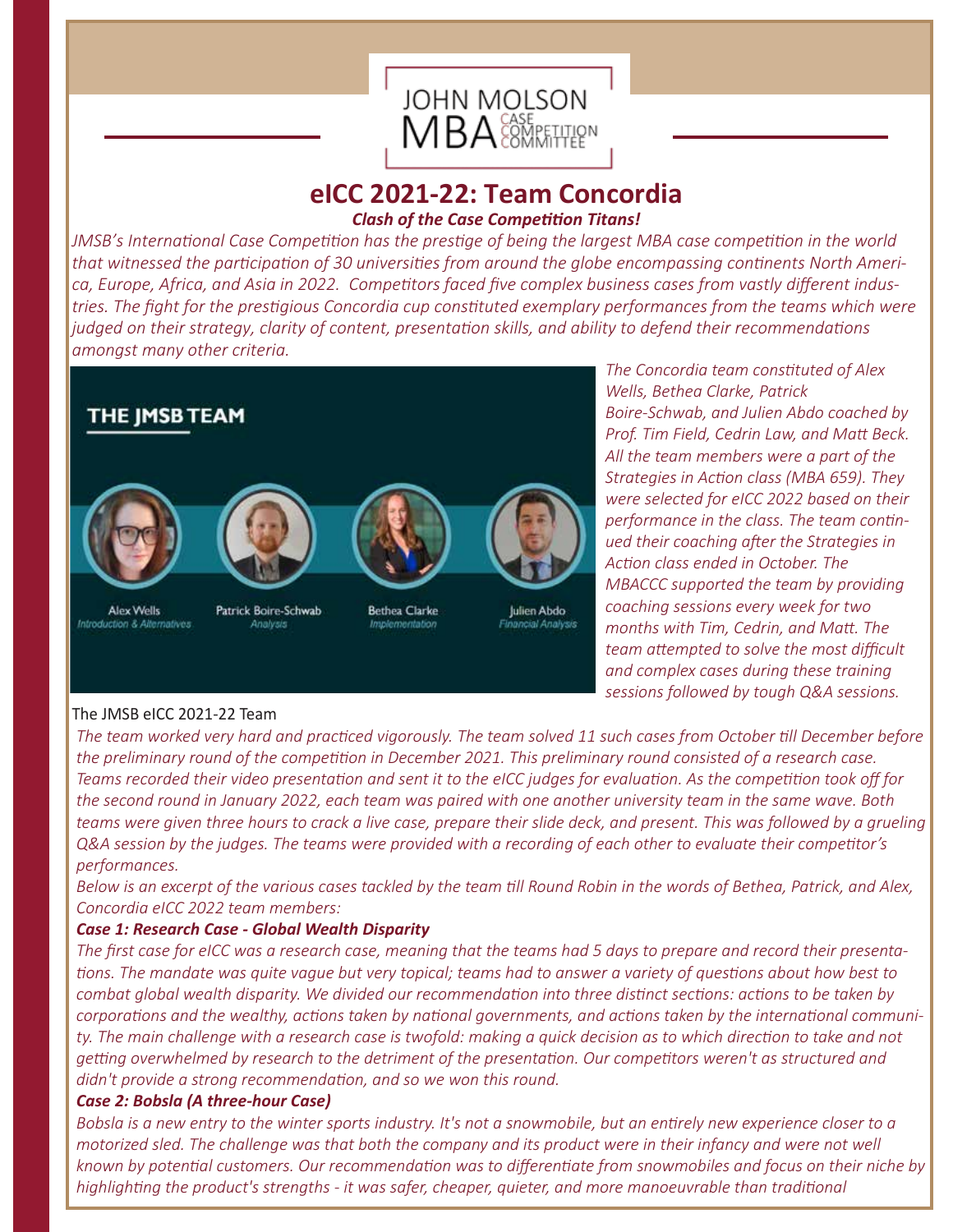

*snowmobiles. We also recommended partnering with a US company to establish a foothold in North America. We were quite ambitious in our timeline, given the company's limited runway, which was something we continued to work on as the competition progressed - it's key to keep your plan simple and attainable. Having said that, we won this round!*

### *Case 3- Cirque du Soleil (The live case)*

*The case was based around Cirque du Soleil financial issues surrounding the pandemic. Because 85% of their revenue comes from live shows, from one day to the next their revenues dropped to next to \$0. The unique part of the case was the need for immediate solutions as well as long term more sustainable ones to futureproof the company, all while finding ways to connect to a younger audience. The main challenge of the team was to avoid getting side-tracked by all the possibilities that the circus could offer and focusing on what made most sense for the brand. The strategy meant finding a way to make the best of a live show in a potentially virtual world without hindering the experience. They learned to use the brand's own internal language to wrap the presented ideas and help sell them. Our takeaway from this round was that our recommendation was too complex and time-sensitive.*

*The above case excerpts along with the strategy will help students understand the complexity of business cases. The Concordia team has done an outstanding job and made the university proud with its brilliant performance in the nail-biting competition.*

## **Bootcamp and Try-outs Winter 2022**

*The MBACCC hosted the Winter 2022 Bootcamp and Try-outs workshop on January 29, 2022, under the guidance of Prof. Timothy Field. It was attended by 37 students and esteemed coaches Anne Morinville, Cedrin S Law, Fatima Malik, Hirak Chakraborty, Jonathan Faerman, Marc LeGuen, and Matthew Beck. The MBACCC is known for its Bootcamps held every Fall and Winter Semester. However, this Bootcamp was different. MBACCC President, Bethea Clarke, came up with the idea to conduct the traditional bootcamp as a try-out session to select candidates for upcoming case competitions, SFU Net Impact, and Schulich Global Case Competition. Bootcamp & Try-outs session in progress*



*It was a remarkable feat as 7 coaches coached students at the same time. The MBACCC received encouraging feedback from the students and the coaches alike about this new format.*

*The session started with a brief introduction of the MBACCC team and the coaches followed by a workshop hosted by Prof. Tim Field. The students were divided into a team of four and each group was allocated a coach. The teams were assigned to breakout rooms to work on the case. In an hour the teams had to both deliberate amongst each other and prepare the presentation under the guidance of a coach.* 

*In the second half of the workshop, the coaches were shuffled amongst teams and the teams presented to their coach and to a new coach. Each presentation lasted for 10 minutes followed by a 5-minutes Q&A session. The MBACCC integrated the previous bootcamp session student feedback into the latest one i.e., providing feedback to all the teams, which happened on the spot by the judges. The session concluded on a high note. After the session, all the judges deliberated on the performance of students, and based on their feedback 8 students were selected for the two upcoming case competitions to represent JMSB. We wish the teams all the best for the competitions. The MBACCC will continue supporting them throughout this journey.*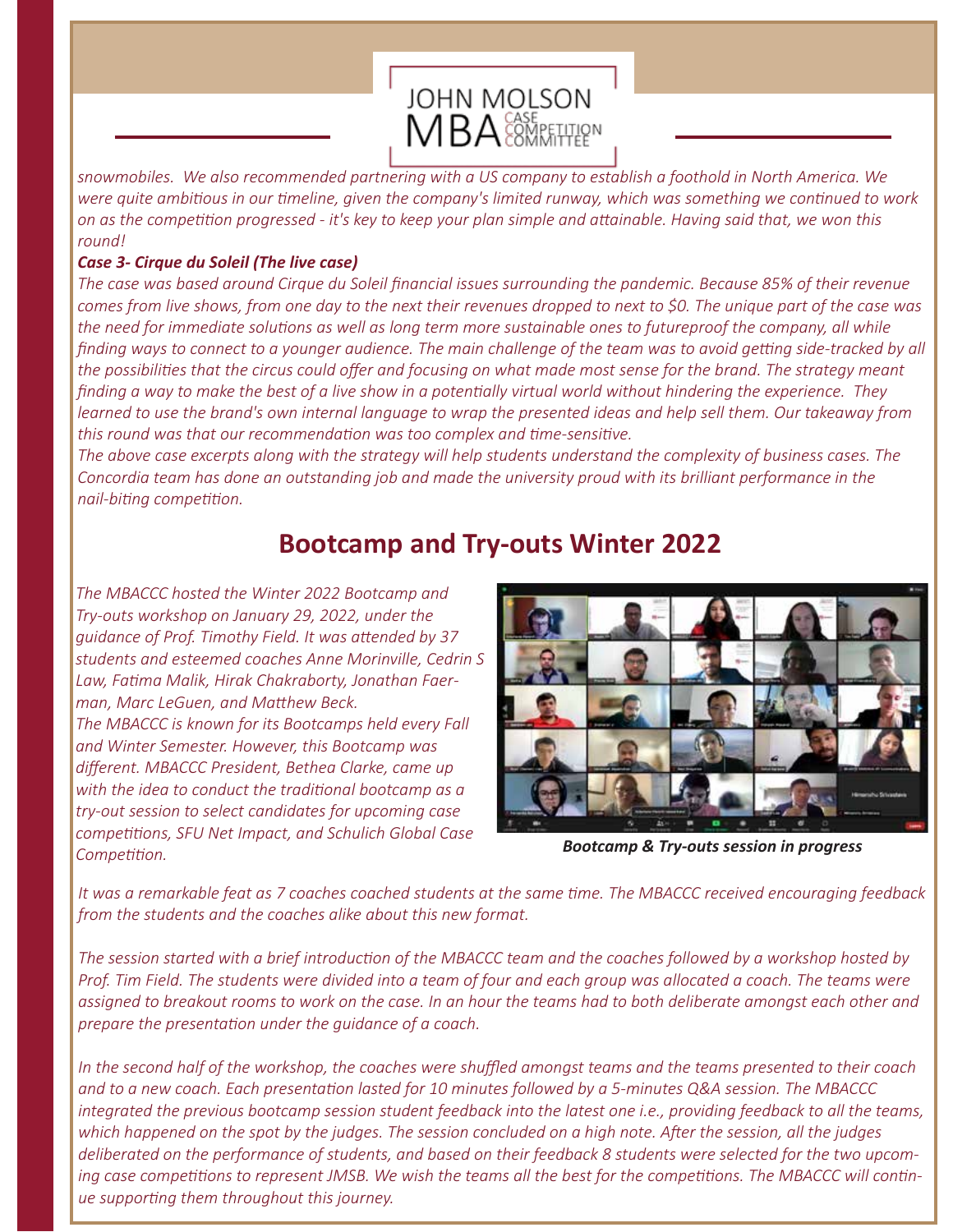

## **Leaderboard**

*Students selected for teams at the Winter 2022 Bootcamp & Tryouts for upcoming case competitions*

### **Schulich Global Case Competition 2022 Selected Students Didier Chan** Jesse Periodica Shanil Panchamia

Shaurya Talwar

SFU Net Impact Case Competition 2022 **Selected Students** Lisa Malachowski **Mehul Bawa Pratik Gardare Xavier Alvarez** 

#### *Upcoming Case Competitions : All the Best to the participants!*

Reimagining Women in Leadership Case Competition 2022 Date of Event: March 4th & 5th, 2022

**Team members** 

**Aswin Thiru Puram Bharti Krishna Constantinos Sanoudakis** Shraddha Manda

**HEC CSR Challenge 2022** Date of Event: March 18th & 19th, 2022 **Team members Aditya Chaubey** Aravindhan Balasubramanian Sudha Rahul Ramachandran **Suresh Naidu**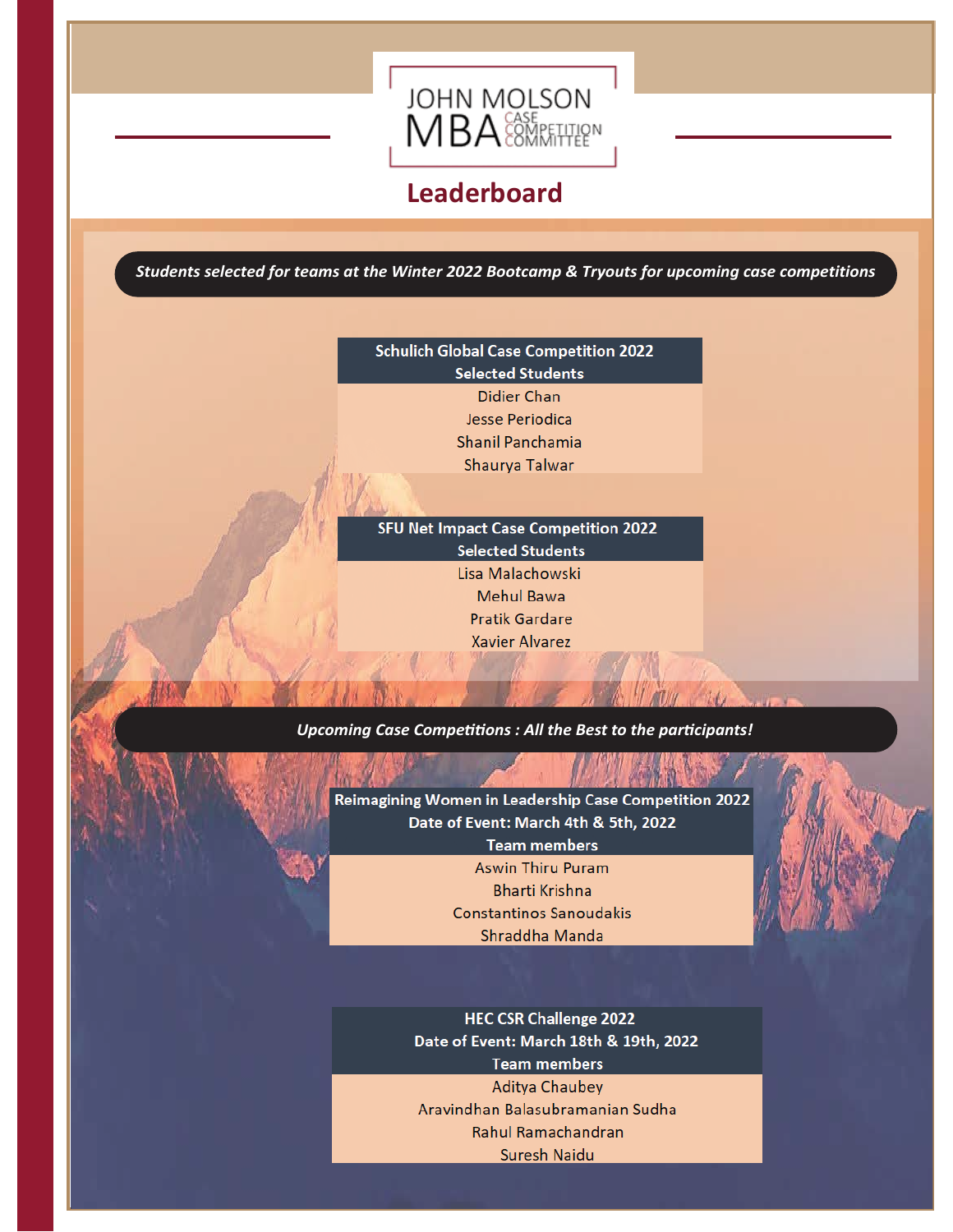

## **Strategies in Action (MBA 659)**

*Read below to find out why it is one the most valuable and competitive courses of the MBA What do the previous and current students have to say about the course?* 

*Strategies in Action (MBA 659), taught by Prof. Tim Field, has long given JMSB MBA students concrete training for the business world. SIA is part of the case competition preparation ecosystem supported through coaching sessions by various coaches which are organized by the MBACCC. It furthers the MBACCC goal to educate and prepare MBA students for case competitions and make them efficient in solving business cases.*

*The MBACCC calls out for registration for the class in the late Winter semester. The selection for the class is preceded by a case-solving session wherein all registered students are assigned random teams and given a case to solve on the spot. During the session, every participant is observed closely and marked on various abilities such as case-solving skills, performance under pressure, problem-solving attitude, and teamwork. In 2021, out of all the students who registered for the selection process, 12 were selected and grouped in three teams of four.* 

*SIA is a big commitment from students' end as it requires students to attend 9 AM to 5 PM class sessions every week during the first six weeks of the Fall semester. However, the engaging class experience makes it a very immersive experience.*

*Excerpts from an SIA-2020 student experience. Akshay went to compete in the DeGroote Case Competition 2021 along with his team.* 



*As a Product Manager, I often have to carry out an in-depth analysis of a topic, come up with recommendations and present it clearly and concisely. The Strategies in Action course gave me the opportunity to perform a similar exercise on a series of business cases and the learnings are immensely helping me succeed at work. I highly recommend this unique experiential learning course to current MBA candidates.", Akshay Shripathi, Central Product Manager - SAP Canada*

*Excerpts from SIA-2021 students' experiences*

*"SIA helped me structure my thought process and present my ideas in a crisp manner. SIA gave me a practical understanding of time management and coordination among team-mates.", Suresh Naidu, SIA 2021, HEC Case Competition 2022 participant.*





*"I was interested in enrolling in MBA 659 primarily because of the thought provoking and well-guided discussions on business cases. What made this course unique was the strong focus on solving real world business problems. It has helped me refine my creative problem solving, presentation, and strategic thinking skills, all of which will surely enhance my career success.", Constantinos Sanoudakis, Reimagining Women in Leadership Case Competition 2022 participant*

*"The Strategies in Action class is the bridge between class knowledge and professional experience that MBA students need during their journey. It was a valuable opportunity for me and I was able to learn a lot especially from the Coaches who offered their selfless support. I would definitely recommend this class for students looking for a challenge!", Julien Abdo, SIA 2021, ICC 2021-2022 participant.*



*The class sessions of SIA are organized on the lines of a live Case Competition event wherein, the teams are given a case in the morning which they have to prepare and present during the latter half of the class. It prepares students not only for case competitions but the corporate life that awaits them post-MBA.*

*The three SIA teams are registered to compete in three external case competitions. The previous SIA teams have competed in International Case Competition, Telfer Case Competition, HEC Case Competition, WIL etc. After the completion of the course, each team is mapped with one or more experienced coach who conducts the weekly coaching sessions here on with the team till the competition date. The coaches, along with Prof. Tim Field, are an integral part of the course. They not only impart various case-solving skills to the students but also act as their mentor. This has helped MBACCC foster a strong case competition ecosystem wherein each year case competition enthusiasts such as the MBACCC team are integrated.*

*SIA helps students integrate knowledge from all subjects studied during their MBA and apply them in solving a practical business case. This has helped students develop business acumen and practical on-the-job skills. It has also helped students develop a strong network with old students and coaches which helps them in their future career endeavours.*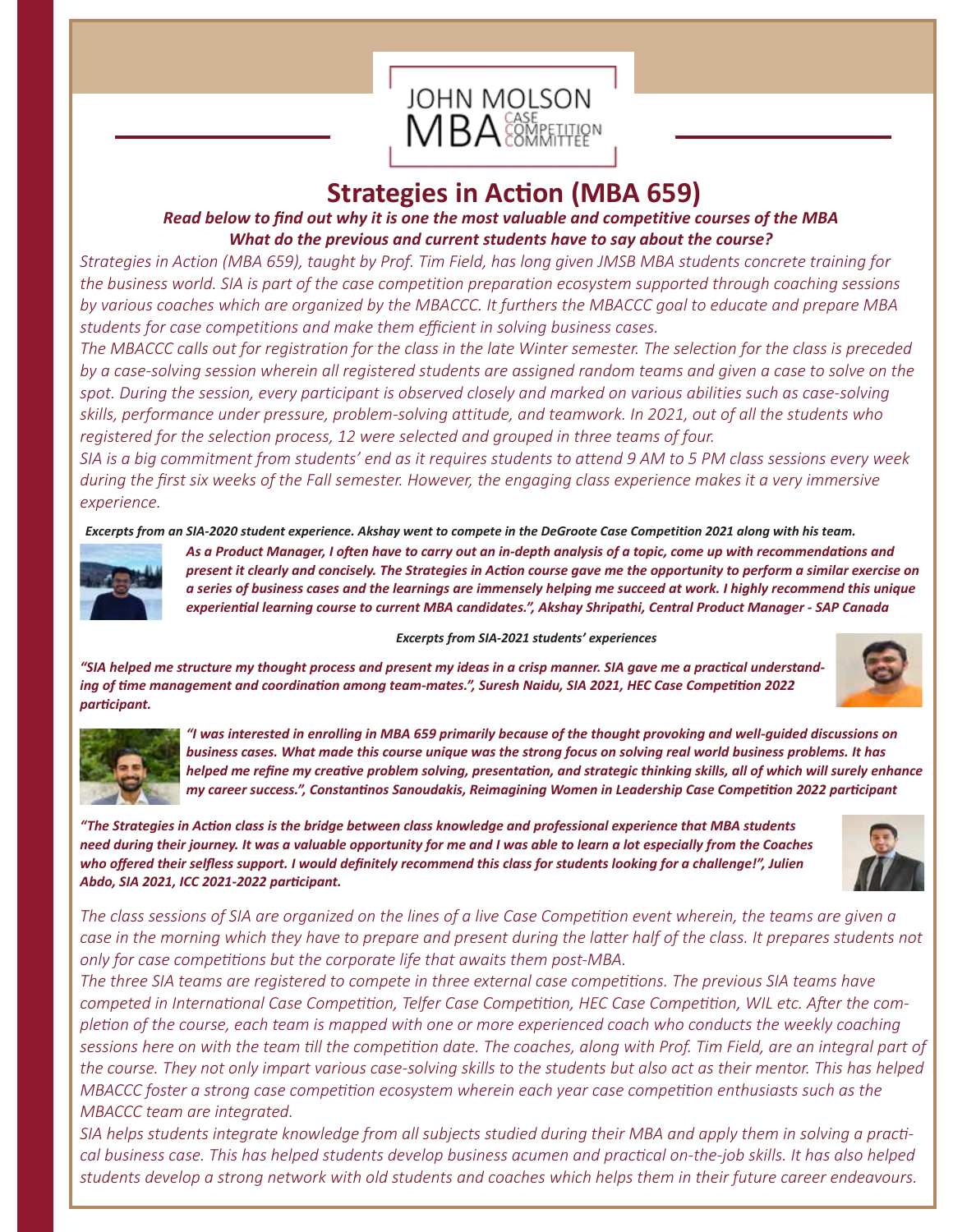

# *MBACCC Converse Coach Series*

*Continuing the MBACCC Converse initiative we bring for you the Coach Series! MBACCC Converse is a series of conversations with past MBACCC members, coaches, and case competition delegates to understand how case competitions and the culture built around them help augment one's personal growth, graduate school and professional experience.*

*This edition sees Hirak Chakraborty, sharing a testimonial based on his experiences and learnings from professional world and the world of case cracking.*

### *1. Can you tell us about your professional background?*

*Across my career, I have worked in variety of roles including Business Development, Marketing and Corporate Strategy. Post my MBA, I have worked in a business planning role as part of the Strategy and Analytics team at Bombardier and have recently joined Danone's sales strategy team as Sales Operations and Planning analyst.*

### *2. What made you want to get involved with case competitions and coaching students?*

*From the very first bootcamp I attended, I have been obsessed with case competitions. There are 2 main reasons behind this – firstly, the exhilaration of solving a real world challenge and secondly, the experience of working together with different individuals in a team while navigating different personalities and ideas. The process of uncovering the core issue behind a mandate and building a solution to it through a structured process is something that has always fascinated me. Being part of the case competition program has been a huge factor in both my personal and professional development.*



*Now, as a coach, I have the opportunity to enable other JMSB students to enjoy the same experience at case competi*tions. I look forward to helping students gain the same learnings that I had from the program and build successful

### *3. You have coached a number of students. What do you think are the most common mistakes students make while solving cases?*

*The most common mistake students make is probably trying to do too much in solving a problem. Often times, offering multiple solutions in a case competition only serves to complicate things. It is important to accept that you cannot solve every problem! Instead, identify the core issue and aim to design a solution that has the maximum impact on the highest number of stakeholders. Having a narrow focus from the beginning helps to create a more streamlined strategy that is more easily implemented in a real world scenario.*

### *4. In your opinion, what does it take to win a case competition?*

*In my opinion, the most important factor in winning a case competition is teamwork. A case competition winning team does not have to comprise all superstars. A winning team has a highly functional set of individuals with complementing personalities and skillsets and who work together in perfect harmony. This is why the members of a case competition team should have the empathy to truly listen to each other, exchange ideas and work together to build a solution in a structured manner.*